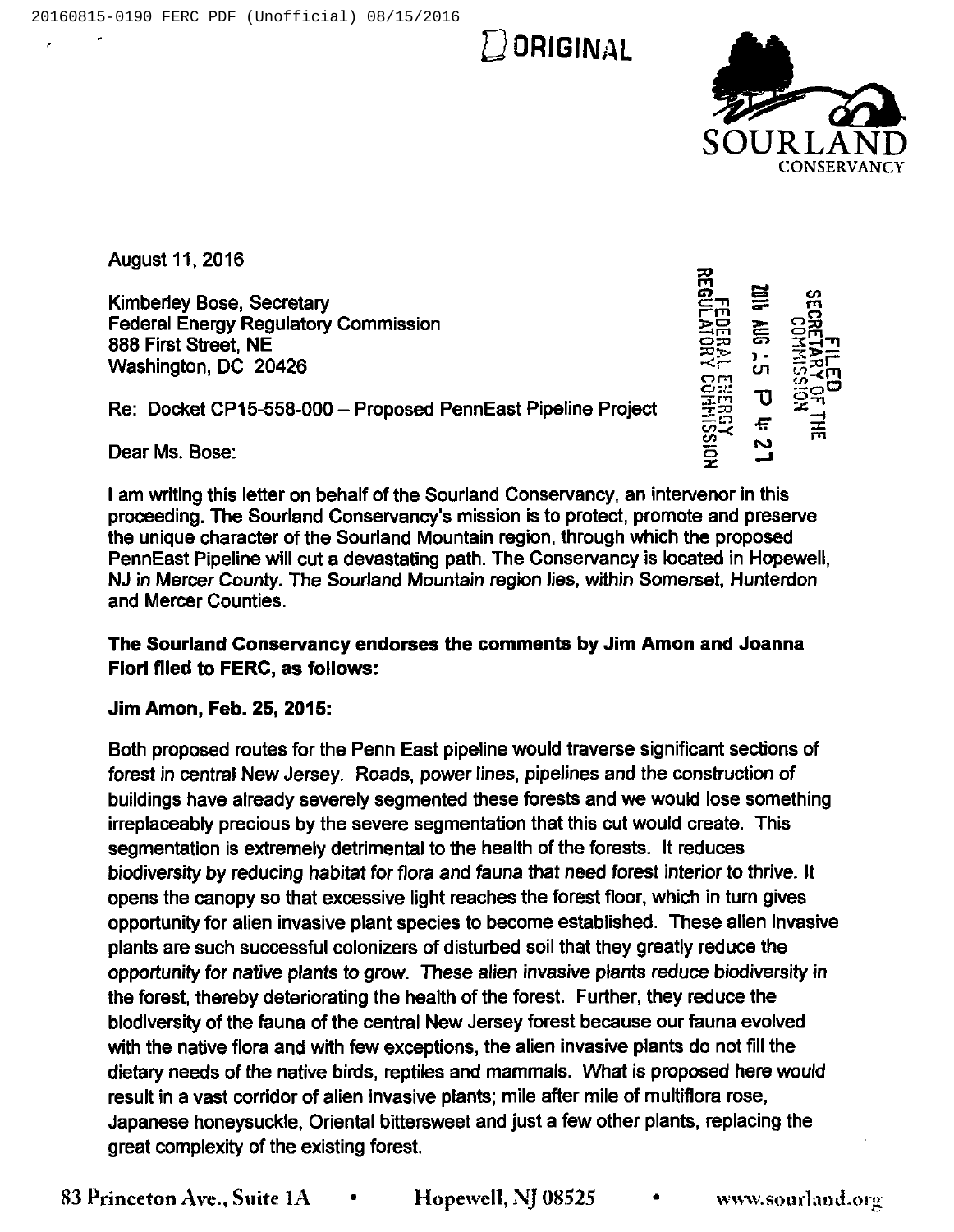The problems created by cutting a pipeline through a forest are not limited to the cut corridor. Once the corridor is cut, increased light would not only reach the cut corridor but would stream into the forest on either side of the cut, wreaking damage for the length of the entire corridor. The environmental impact statement for this project, therefore, must address the damage done to the central New Jersey forest for a considerably greater width than the proposed cut. Diverse factors (such as the character of the forest, the slope and orientation of the corridor) change the width of the impact zone but it is generally agreed upon that a minimum of one hundred and fifty feet on either side of the cut will be detrimentally impacted by such a cut. The impact area identified in the EIS should, therefore be at least three hundred feet wider than the proposed cut.

 $\sigma_{\rm{max}}$ 

Intact forests with significant forest interior are rare in central New Jersey and this proposal will significantly reduce the precious forest interior that remains. The residents of central New Jersey should not be forced to lose this precious resource so that the consortium of gas companies that want this line can increase their wealth.

## Joanna Fiori, Oct. 28, 2015:

In your analysis of the application from PennEast to build a pipeline that goes through the Sourlands in New Jersey, please consider the area's fragile and unique ecosystem This 90 square mile area provides the greatest block of contiguous forest habitat in the State's Piedmont province. The Sourland Mountain region is one of only three major areas of unbroken habitat in NJ, at a strategic location mid-way between the Highlands and the Pinelands. The Sourland Mountain region is a critical stopover point for birds migrating along the Atlantic flyway and is one of New Jersey's top fall migration stopover sites.

The region supports a great diversity of bird species, many of which are listed as either threatened or endangered, or are being tracked as species of special concern.

Vernal pools, isolated wetland depressions seasonally filled with water, are common in the Sourlands. Some of these are known breeding sites for a number of herptiles who require these pools for egg laying and early life stages.

The Sourland Mountain region may be the last refuge of some complex plant communities that once flourished in central NJ. Sixteen plant species that are either endangered or of special concern in NJ have been documented in the Sourlands to date.

The Sourland Mountain region is unparalleled as an ecological island of unbroken habitat in central New Jersey, in part due to geological and hydrological features that hinder human encroachment and aided animals and plants.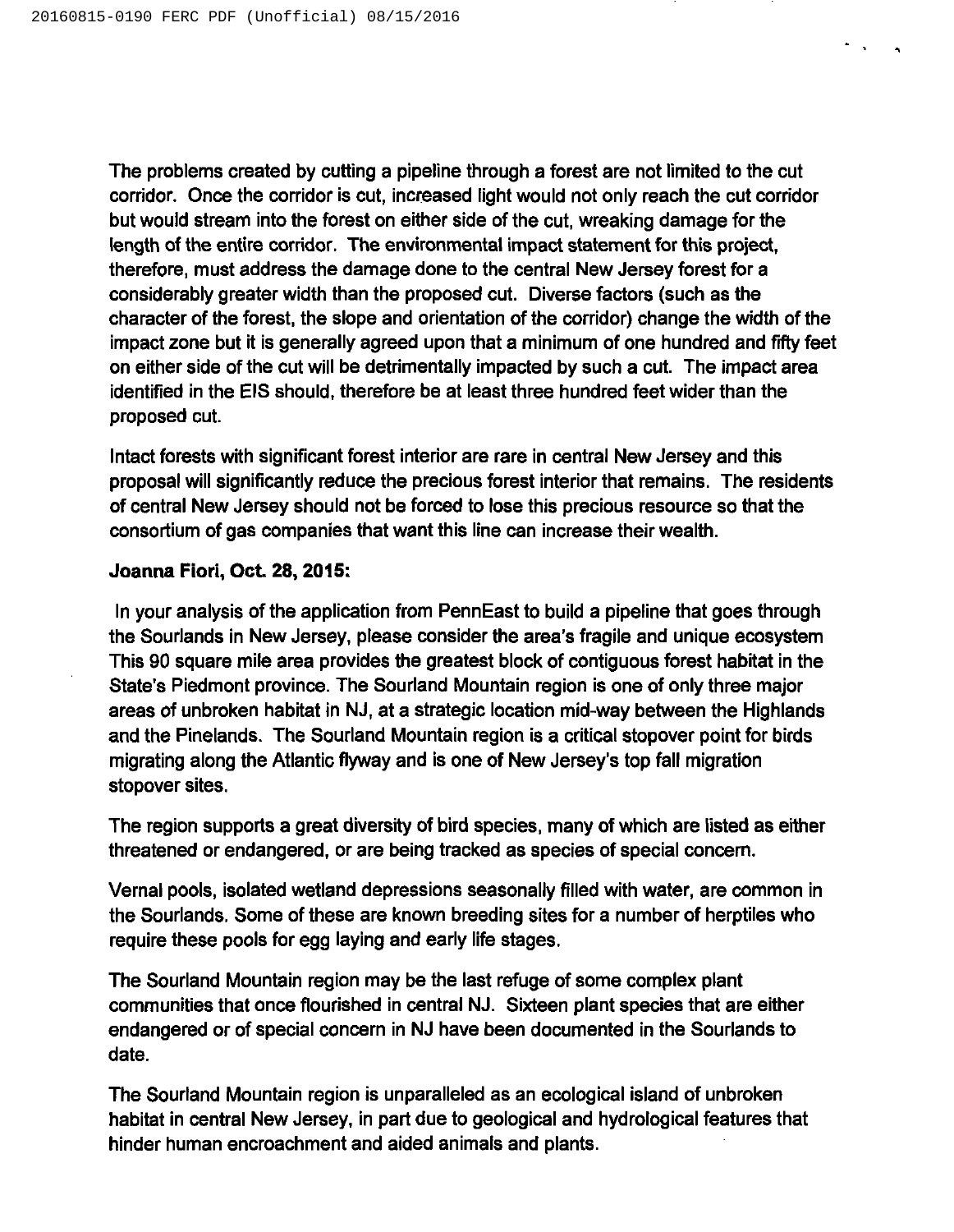Headwaters originating on the mountain provide riparian and aquatic habitat, and perched water table areas supply an ephemeral yet critical habitat for a number of specialized organisms. These habitat types, shaped by the geology and contours of the land, its soils and hydrology, are uniquely suited to sustain a diverse array of plants and animals. Nonetheless, manmade activities can easily impact many of these species and the biodiversity of the area.

The proposed PennEast pipeline will disturb this environmental treasure and cause lasting damage that the area cannot afford. Please use your authority to deny this application.

Finally, It is clear from the DEIS that thousands of pages of comments already submitted are being ignored. <sup>I</sup> am expecting a written response to my comments.

Sincerely,

atmann

Caroline Katmann Executive Director Sourland Conservancy